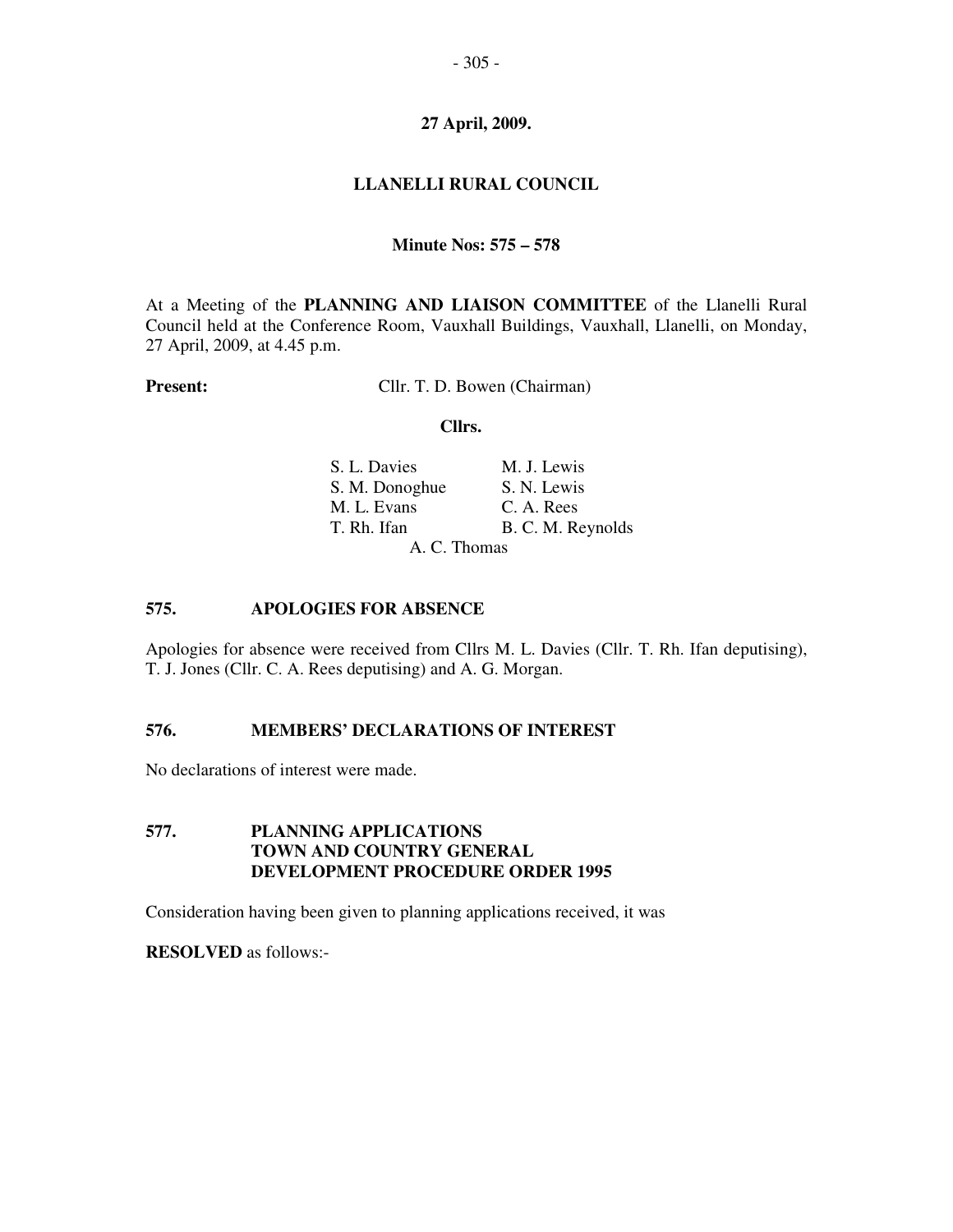- 306 -

**27 April, 2009.** 

| <b>Application No./</b><br><b>Development</b>   | <b>Applicant/Location</b>                                                                          | Recommendation                                                                                                                                                                                                                                                                   |
|-------------------------------------------------|----------------------------------------------------------------------------------------------------|----------------------------------------------------------------------------------------------------------------------------------------------------------------------------------------------------------------------------------------------------------------------------------|
| S/20832<br>Footbridge                           | Mr T Whinney<br><b>Ffos Las Racecourse</b><br>Trimsaran                                            |                                                                                                                                                                                                                                                                                  |
|                                                 | Kidwelly<br>existing watercourses to enable continuation of public rights of way through the site. | NO OBJECTION<br>Consent was required for construction of a new foot bridge and a new horse crossing over                                                                                                                                                                         |
| S/20868<br>Conversion                           | Ms K Wiggins<br>The Old Pumphouse<br>Cilau Gwyn<br>Furnace                                         | <b>NO OBJECTION</b><br>provided that:<br>1. The proposed<br>development fully<br>accorded with<br>Carmarthenshire Unitary<br>Develop Plan general<br>policy GDC 17 -<br>'Conversion'.<br>2. The proposed<br>development not<br>having a detrimental<br>impact on highway safety. |
|                                                 | Consent was required for conversion of redundant rural building to detached dwelling.              |                                                                                                                                                                                                                                                                                  |
| S/20878<br>Extension                            | Mr E Rees<br>30 Denham Avenue<br>Llanelli                                                          | <b>NO OBJECTION</b>                                                                                                                                                                                                                                                              |
| house to be rebuilt with new pitched tile roof. |                                                                                                    | Consent was required for proposed kitchen and dining room extension with existing dog                                                                                                                                                                                            |
| C/20070                                         | $M_{\odot}$ $\theta$ $M_{\odot}$ $\theta$ $D_{\odot}$ $D_{\odot}$                                  |                                                                                                                                                                                                                                                                                  |

| S/20879   | Mr & Mrs R Davies |              |
|-----------|-------------------|--------------|
| Extension | 44 Penyfai Lane   |              |
|           | Llanelli          | NO OBJECTION |

Consent was required for proposed construction of two storey side extension to accommodate ground floor garage and first floor bedroom with en-suite shower room and balcony.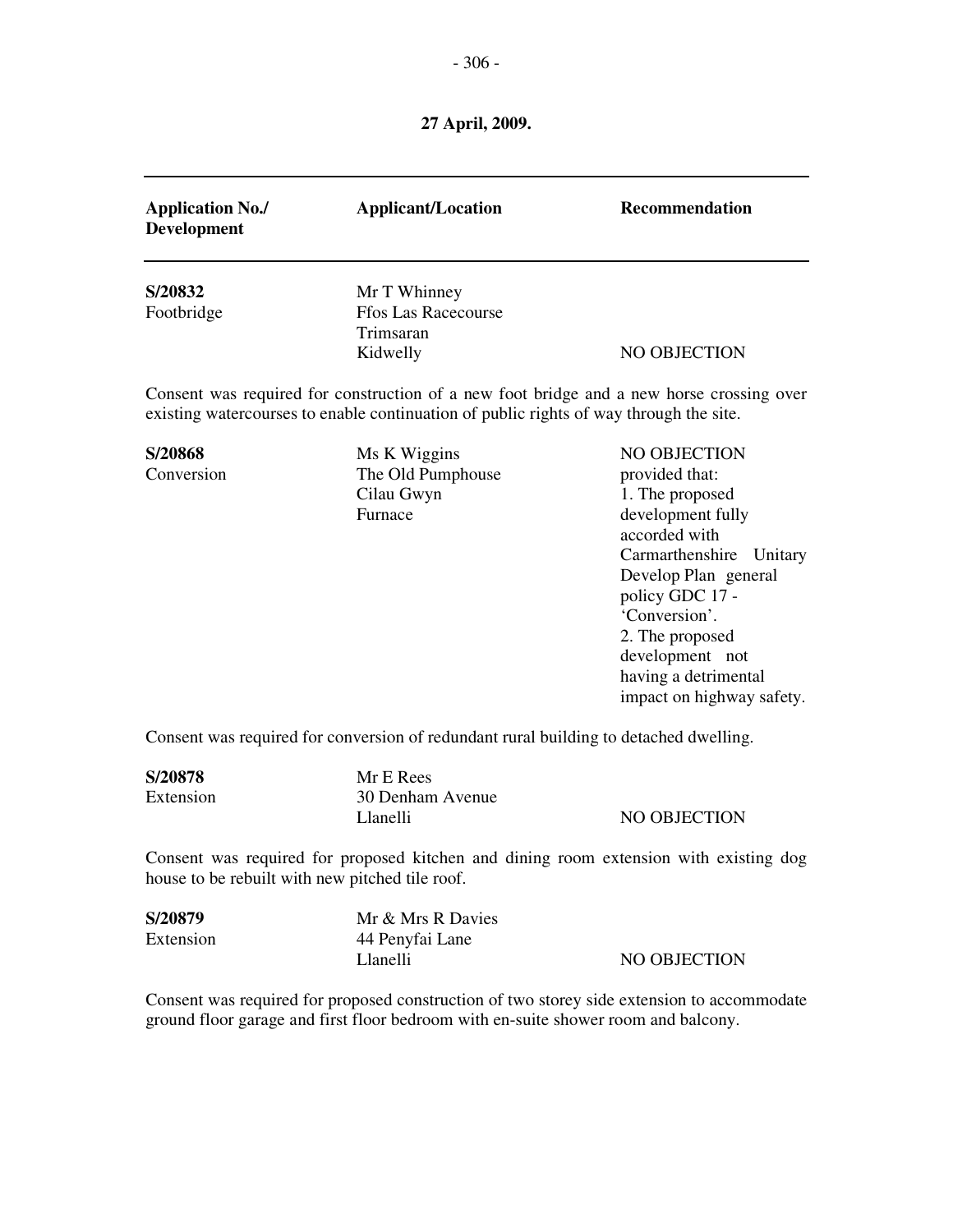**27 April, 2009.** 

| <b>Application No./</b><br><b>Development</b> | <b>Applicant/Location</b>                                                                                                                                                    | <b>Recommendation</b>                                                                                                                                                                                           |
|-----------------------------------------------|------------------------------------------------------------------------------------------------------------------------------------------------------------------------------|-----------------------------------------------------------------------------------------------------------------------------------------------------------------------------------------------------------------|
| S/20882<br>Residential<br>Development         | Ffos Las Ltd<br><b>Ffos Las Racecourse</b><br>Trimsaran<br>Kidwelly                                                                                                          | NO OBJECTION<br>provided that a section<br>106 agreement was<br>established with the<br>developer to ensure that a<br>sufficient amount of<br>affordable housing was<br>included as part of the<br>development. |
|                                               | Outline consent was required for residential development (up to 280 dwellings).                                                                                              |                                                                                                                                                                                                                 |
| S/20913<br>Caravan                            | Mr P Hinsley<br>Barn 1<br><b>Swiss Valley Farm</b><br>Cilwnwg Fawr<br><b>Swiss Valley</b>                                                                                    | <b>NO OBJECTION</b>                                                                                                                                                                                             |
|                                               | Consent was required for temporary siting of a static caravan for a 12 month period -<br>required for residential accommodation during conversion works of barn to dwelling. |                                                                                                                                                                                                                 |
| S/20939<br>Extension                          | Mr S Denieffe<br>21 Bryn Isaf<br>Llwynhendy<br>Llanelli                                                                                                                      | NO OBJECTION                                                                                                                                                                                                    |
|                                               | Consent was required for proposed first floor bedroom extension.                                                                                                             |                                                                                                                                                                                                                 |
| S/20940<br>Change of use                      | Mr R U Haq<br><b>Bryncoch Stores</b><br><b>Bryncoch</b><br>Llanelli                                                                                                          | NO OBJECTION<br>provided 1. There was no<br>detrimental impact on<br>the amenity of<br>neighbouring properties.<br>2. There was no                                                                              |

detrimental impact on

highway safety.

Consent was required for change of use from shop to hot food takeaway.